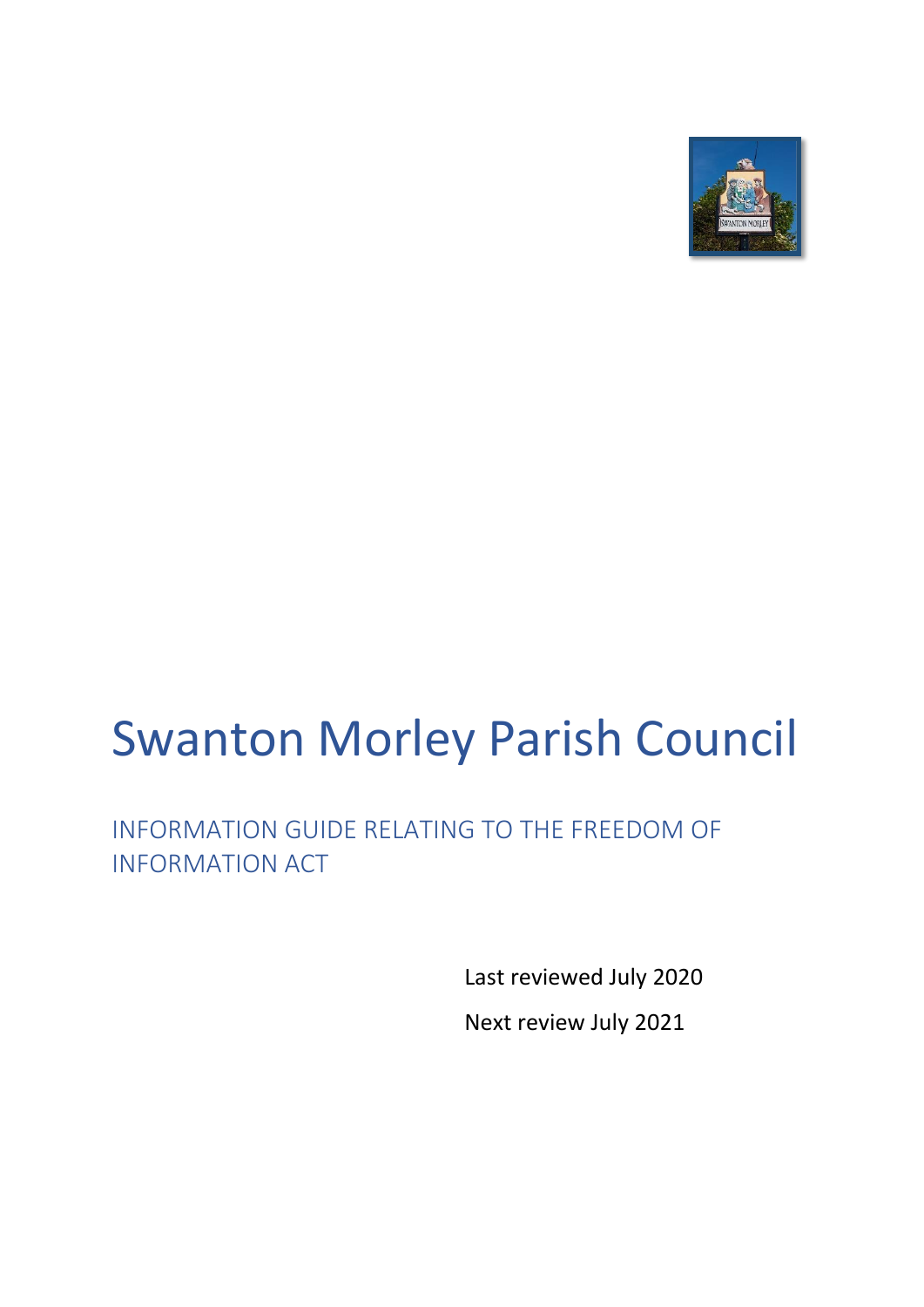# **1. What is the Freedom of Information Act 2000 (FOIA)?**

The FOIA was introduced to make all levels of government more open to the public. The FOIA allows the public access to all types of recorded information held by public authorities (in this case Swanton Morley Parish Council). It allows access to information regardless of when the information was created or how long it has been held and sets out exemptions from that right and places a number of obligations on public authorities.

## **2. Who can ask for information?**

Anyone can request information from Swanton Morley Parish Council provided the request satisfies all of the relevant conditions.

#### **3. Does a reason for the request need to be given?**

No, there is no obligation to provide a reason for your request, although it would help the Council if a reason was given to identify all the information relevant to your enquiry.

## **4. How do I ask for information?**

Write to the Parish Clerk with your name, address and description of the information you are looking for.

## **5. What type of information can I ask for?**

You can ask for any information, although there are limits on information the Council must provide. The Council is required by law to keep some types of information permanently, or for several years. Some information is routinely destroyed after a few days or weeks.

## **6. What does it cost to obtain the information?**

The majority of costs for complying with requests will be met by the Council. The Act allows for public authorities to decline to comply with certain requests for information on the grounds of cost where these requests would be particularly expensive. It also allows for public authorities to charge for answering requests for information in certain circumstances.

Section 12 of the Act allows public authorities to refuse to answer requests for information if the cost of complying would exceed the 'appropriate limit' prescribed in the Regulations.

## **7. Can the Council refuse to give me information?**

The Council might refuse your request if you ask for one of the types of information which are deemed as 'exempt' from the Right to Freedom of Information, for example:

• If the Council does not hold the information you have requested, or has not retained it.

• If providing you with the information would involve the Council in excessive cost or effort, or would disrupt services.

• If revealing the information is forbidden by law, or if the people who supplied the information expect us to keep it secret.

If we refuse your request, we will explain why.

Even if the information you have requested is 'exempt', the Council will still consider whether it would be in the public interest to release it.

## **8. What is the Publication Scheme?**

The Council's Publication Scheme sets out what information it will make available as a matter of course, how and when it will do so and whether or not there will be a charge. The Publication Scheme is shown in the following pages.